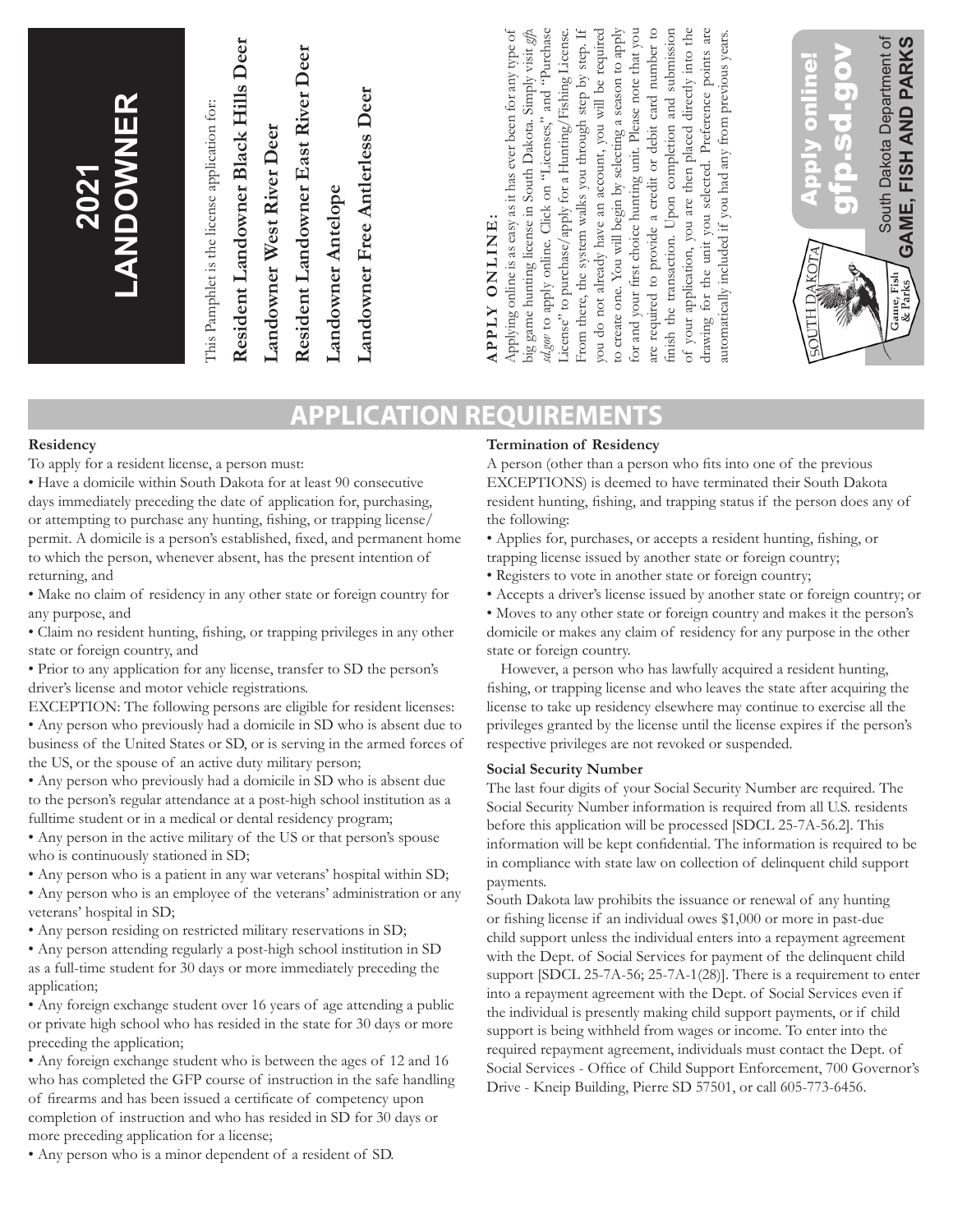#### **Age Eligibility**

- Residents and nonresidents must be 12 years old by Dec. 31, 2021.
- Residents under age 16 must successfully complete a HuntSAFE course.

• Nonresidents under age 16 must include the certificate number from their hunter safety card, or a current or previous hunting license issued to them from any state.

• Residents and nonresidents who have not completed the HuntSAFE course at the time of application must use a paper application and leave that information blank on the application form. If drawn, their license will be held until the GFP License Office is notified of the HuntSAFE card number once the course has been successfully completed. • Information on the "Mentored Hunt" program is found in a separate application form.

#### **Submitting Fees**

You must submit the appropriate license fee to cover the cost of each season applied for on this multiple application form as well as any preference point fees. One check may be written to cover the cost of

all seasons you apply for on this form. We recommend the fee be sent in the form of a personal check, but a cashier's check, money order or cash will be accepted. Cash is not recommended. Make checks payable to "South Dakota Game, Fish and Parks." Payment for applications submitted online must be made with a valid credit card (Visa, MasterCard, American Express). Your credit card will be charged once you apply. Nonpayment in the form of a cancelled credit card will result in your license being withheld and the blocking of any future license purchases until the unpaid fee, along with any penalties, is paid in full. A bad check will either void the license if the draw has not yet occurred; or if the drawing has been completed, it will result in the blocking of any future license purchases until the unpaid fee, along with any back check fees and penalties are paid in full.

#### **Application Rules**

- Applications not properly filled out will be returned.
- Licenses may not be transferred to another person.

## **REDUCED-PRICE LICENSE APPLICATION INFORMATION**

**New for 2021:** A limited number of reduced-priced East River licenses are now available to qualifying nonresidents. A separate application is available for these licenses and qualified applicants must apply online.

## **LANDOWNER ELIGIBILITY**

#### **Resident**

Qualifying resident landowners and "owner/operators," and any "immediate family" living at home, who have not been issued a big game license that permits the harvest of a buck during the West River Deer, West River Special Buck, East River Deer, East River Special Buck, Black Hills Deer, or Firearms Antelope seasons may obtain a reduced-price license to hunt on land owned or leased by the qualifying resident for the specified season and unit.

Qualifying resident landowners and "owner/operators" may purchase one "any deer" license or a two-tag license ("any deer" and "any antlerless deer") for the West River, East River, and Black Hills Deer seasons, and one "any antelope" or a two-tag license ("any antelope" and "any doe/fawn antelope") for the Firearms Antelope season.

Resident landowners must own or lease for "agricultural purposes" a minimum of 160 acres of privately-owned land and actually reside on the land, or be an "owner/operator" of the land to qualify. A qualifying landowner or tenant, but not both, may apply for the same qualifying property. Employment on a farm or ranch alone does not qualify an individual for this license.

The qualifying applicant's land, as described on their application, must be within the hunting unit applied for and be an area open for hunting.

#### **Nonresident**

Qualifying nonresident landowners and "owner/operators," and any "immediate family" living at home, who have not been issued a big game license that permits the harvest of a buck during the West River Deer, West River Special Buck, or Firearms Antelope seasons may obtain a reduced-price license to hunt on land owned or leased by the qualifying nonresident for the specified season and unit. Nonresident landowners can only obtain a license to harvest a buck on their own land in East River Deer via a lottery drawing (see Nonresident East River application).

Qualifying nonresident landowners and "owner/operators" may purchase one "any deer" license or a two-tag license ("any deer" and "any antlerless deer") for the West River Deer season. Qualifying nonresident landowners and "owner/operators" may apply for one

"any antelope" or a two-tag license ("any antelope" and "any doe/fawn antelope") for the Firearms Antelope season.

• **West River Deer:** Nonresident landowners must own for

"agricultural purposes" a minimum of 640 contiguous acres and be an "owner/operator" of the land to qualify. Nonresident landowners are eligible for a West River reduced-price license if eligibility requirements are met.

**• East River Deer:** East River nonresident landowner licenses are only available via a lottery drawing (see Nonresident East River Landowner application.)

**• Black Hills Deer:** Nonresident landowners are ineligible for a Black Hills Reduced-priced Landowner licenses.

The qualifying applicant's land, as described on their application, must be within the hunting unit applied for and be an area open for hunting.

#### **Residents and Nonresident**

• **Legal entities**, including shareholders of a corporation, members of an LLC holding a membership interest in the company, partners in a partnership, and beneficiaries of a trust entitled to the current income and assets held in trust, organized and in good standing under the laws of this state are eligible if:

o The **resident** entity holds title to 160 acres or more of private land located within the hunting unit applied for.

o The **nonresident** entity holds title to 640 contiguous acres or more (West River Deer) of private land located within the hunting unit applied for.

o The shareholder, member, partner, or trust beneficiary is responsible for making the day-to-day management decisions for "agricultural purposes" on the farm or ranch.

• "Agricultural purposes" means the producing, raising, growing, or harvesting of food or fiber upon agricultural land, including dairy products, livestock, crops, timber, and grasslands. Land leased solely for hunting, fishing, or trapping is not considered agricultural purposes.

• "Owner/Operator" means an individual holding fee title to farm or ranch real property who is directly involved in the management decisions made for agricultural purposes on the farm or ranch.

• "Immediate Family" means the qualifying applicant's spouse or a child who resides with the qualifying applicant.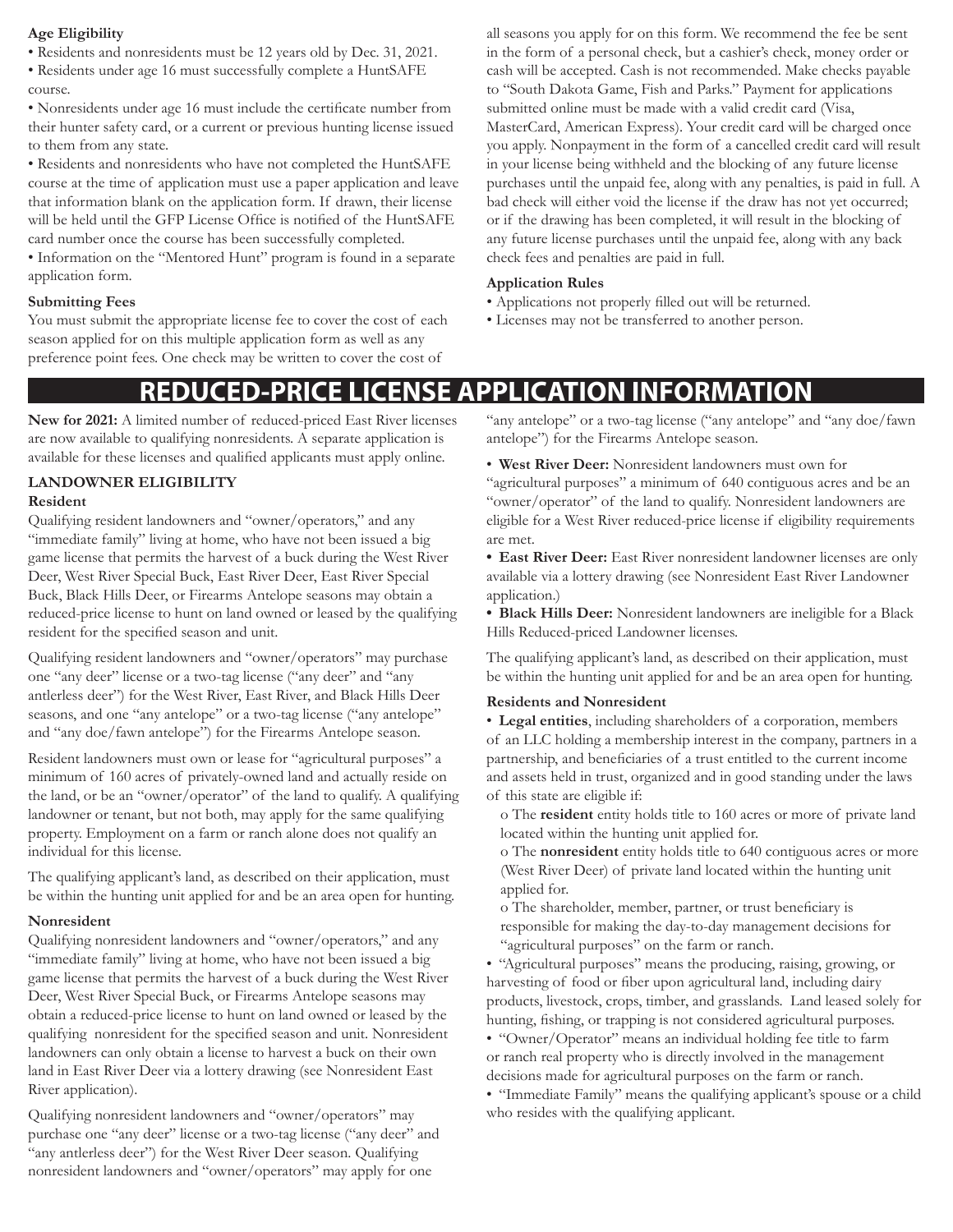### **LANDOWNER WEST RIVER DEER - Residents and Nonresidents**

**Application Period:** Licenses will be issued beginning Sept. 13 through the end of the season.

**Season Dates:** Nov. 13 - 28 and Dec. 11-19 (antlerless tags only); except Gregory County open Nov. 6-9 and Nov. 13 - 28.

#### **SEASON-UNIT-TYPE CHOICES**

**LWD-WR1**- Landowners property located within units open to hunting during the West River Deer season.

**01:** Unlimited, valid for ONE any deer. Resident, \$23; Nonresident, \$146 **08:** Unlimited, valid for ONE any deer and ONE any antlerless deer. Resident, \$28; Nonresident, \$171

### **LANDOWNER EAST RIVER DEER - Resident only**

**Application Period:** Licenses will be issued beginning Sept. 13 through the end of the season.

**Season Dates:** Nov. 20-Dec. 5 and Dec. 11-19 (antlerless tags only)

#### **SEASON-UNIT-TYPE CHOICES**

**LED-ER1**- Landowners property located within units open to hunting during the East River Deer season.

**01:** Unlimited, valid for ONE any deer. \$23

**08:** Unlimited, valid for ONE any deer and ONE any antlerless deer. \$28

## **LANDOWNER BLACK HILLS DEER - Resident only**

**Application Period:** Licenses will be issued beginning Sept. 13 through the end of the season.

**Season Dates:** Nov. 1-30

#### **SEASON-UNIT-TYPE CHOICES**

**LBD-BH1**- Landowners property located within units open to hunting during the Black Hills Deer season.

**01:** Unlimited, valid for ONE any deer. \$23

**08:** Unlimited, valid for ONE any deer and ONE any antlerless deer. \$28

### **LANDOWNER ANTELOPE - Resident and Nonresident**

**Application Period:** Licenses will be issued beginning September 13 through the end of the season.

**Season Dates: Oct. 2 - 17** 

#### **SEASON-UNIT-TYPE CHOICES**

**LOA-ST1**- Landowners property located with units open to hunting during the Firearms Antelope season.

**41:** Unlimited, valid for ONE any antelope. Resident, \$23; Nonresident, \$146

**48:** Unlimited, valid for ONE any antelope plus one doe/fawn antelope. Resident, \$28; Nonresident, \$171

## **LANDOWNER FREE ANTLERLESS LICENSE APPLICATION INFORMATION**

Landowner Free Antlerless Whitetail Deer licenses are available in certain open units to any qualifying landowner within the West River Deer and East River Deer seasons in hunting units which offer a deer license with multiple tags for antlerless deer in the regular lottery drawing (see map below).

-A maximum of two free antlerless whitetail deer licenses per ranch/ farm unit may be available to farmers and ranchers, including their immediate family living at home, in certain West River Deer and East River Deer units.

-These free antlerless whitetail deer licenses are valid on land owned/ leased and operated in any open unit in either the West River or East River hunting seasons.

-The licenses may be obtained by application at any time through the end of the specific season and will be valid for the length of the season.

### **LANDOWNER FREE ANTLERLESS DEER LICENSE**

#### **Eligibility**

Landowner free Antlerless Whitetail Deer Licenses are available in certain open units to any qualifying landowner within the West River Deer and East River Deer seasons. No more than two free Antlerless Whitetail Deer licenses may be issued for use on any single farm or ranch. Qualifying individuals may obtain both licenses, or they may be split between two qualifying individuals on the same farm or ranch. The licenses may be obtained by application at any time through the end of the applicable deer season.

#### **Hunting Unit**

The qualifying applicant's land, as described on their application, must be within the hunting unit applied for and be an area open for hunting.

#### **License Requirements**

• **Residents** must own and operate, or lease and operate, for "agricultural purposes" at least 160 acres of land in order to qualify. These licenses are only valid on land owned/operated or leased/ operated by the qualifying licensee. The "immediate family" of a qualifying applicant are also eligible.

• **Nonresidents** must own and operate, for "agricultural purposes" at least 640 contiguous acres of land for West River Deer and at least 160 contiguous acres for East River Deer in order to qualify. These licenses are only valid on land owned/operated by the qualifying licensee. The "immediate family" of a qualifying applicant are also eligible.

• **Legal entities**, including shareholders of a corporation, members of an LLC holding a membership interest in the company, partners in a partnership, and beneficiaries of a trust entitled to the current income and assets held in trust, organized and in good standing under the laws of this state are eligible if:

o The **resident** entity holds title to 160 acres or more of private land located within the hunting unit applied for.

o The **nonresident** entity holds title to 640 contiguous acres or more of private land located within the hunting unit for West River Deer and 160 contiguous acres or more of private land for East River Deer.

o The shareholder, member, partner, or trust beneficiary is responsible for making the day-to-day management decisions for "agricultural purposes" on the farm or ranch.

• "Agricultural purposes" means the producing, raising, growing, or harvesting of food or fiber upon agricultural land, including dairy products, livestock, crops, timber, and grasslands. Land leased solely for hunting, fishing, or trapping is not considered agricultural purposes.

• "Operate" means to lease or hold fee title to farm or ranch real property and be directly involved in the management decisions made for agricultural purposes on the farm or ranch.

• **"Immediate Family"** means the qualifying applicant's spouse or a child who resides with the qualifying applicant.

**LFD-ST1**- License is valid only in units designated as open to this license and on the land owned or leased by the applicant within the season applied for. This license is not valid on any land not owned or leased by the person named on the license.

**13:** Valid for ONE any antlerless whitetail deer. No fee.

The Landowner Free Antlerless Whitetail Deer license option is available in all open West River Deer and East River Deer hunting units (see map below). In addition, licenses are valid to qualifying individuals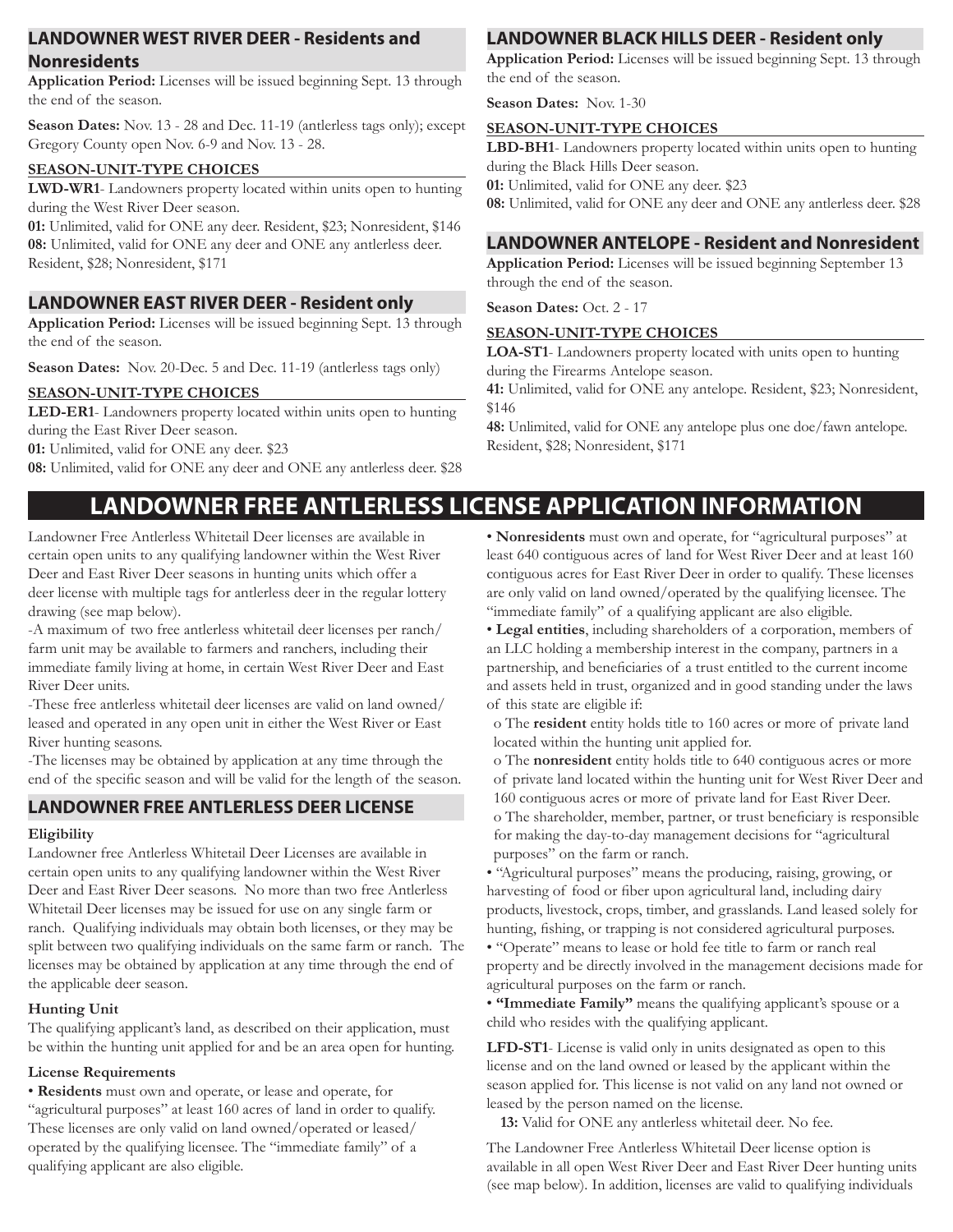for the Archery Deer, Muzzleloader Deer, Youth Deer, and Apprentice Deer hunting seasons.

•West River: Season dates Nov. 13 - 28 (all tags) and Dec. 11-19 (antlerless tags only); except Gregory County open Nov. 6-9 and Nov. 13 - 28. The Landowner Free Antlerless Whitetail Deer license option is available for the following West River Deer units: 15A, 15B, 27A, 27B, 30A, 30B, 31A, 35A, 35C, 45C, 49A, 49B, 53A, 53C, and 64A.

•East River: Season dates Nov. 20-Dec. 5 (all tags) and Dec. 11-19 (antlerless tags only). The Landowner Free Antlerless Whitetail Deer license option is available for the following East River Deer units: 05A, 07B, 12B, 18A, 23A, 29A, 32A, and 55A.

•Archery Deer: Season dates Sept. 1, 2021-Jan. 1, 2022. The Landowner Free Antlerless Whitetail Deer license option is available for all open units as described above for the West River and East River deer seasons.

•Muzzleloader Deer: Season dates Dec. 1, 2021-Jan. 1, 2022. The Landowner Free Antlerless Whitetail Deer license option is available for all open units as described above for the West River and East River deer seasons.

•Youth Deer: Must be at least age 12 by Dec. 31, 2021, and younger than age 18 on June 30, 2021. Season dates Sept. 11, 2021 - Jan. 1, 2022. The Landowner Free Antlerless Whitetail Deer license option is



available for all open units as described above for the West River and East River deer seasons.

•Apprentice Deer: Must be 18 years old or older on June 30, 2021 and have not had a deer hunting license in the last 10 years. Season dates Sept. 11, 2021 - Jan. 1, 2022. The Landowner Free Antlerless Whitetail Deer license option is available for all open units as described above for the West River and East River deer seasons.

## **CONSIDER A DONATION**

### **SECOND CENTURY HABITAT FUND**

The Second Century Habitat Fund is a nonprofit organization that serves as a resource to landowners and conservation organizations to improve habitat through a working lands program that puts more perennial grass on the landscape which will contribute greatly to duck and pheasant nest success and provide other wildlife benefits. The Fund recognizes the importance of conserving the land, enhancing wildlife populations, and getting the next generation involved in outdoor recreation, while increasing support for habitat. To learn more about the Second Century Habitat Fund or to make a donation visit *gfp.sd.gov/ donate-to-habitat*.

### **SPORTSMEN AGAINST HUNGER**

GFP is cooperating with Sportsmen Against Hunger (SAH) to assist in paying fees for commercial processing of antlerless deer that are donated to the SAH program for needy families. Some things to remember include:

- Processing certificates will be available at participating processors for hunters to use in paying for most or all of the processing costs of donated antlerless deer.
- Processing certificates cannot be used for buck deer, antelope or any other big game but this game can still be donated at hunter processing expense.
- A list of participating processors will be available from the SAH website at *feedtheneedsd.com* or by calling 800.456.2758.

You can support this program by making financial contributions when you submit your license application.

## **TURN IN POACHERS - (TIPS)**

South Dakota's Turn In Poachers (TIPs) is a private, non-profit organization run by Wildlife Protection Incorporated. The program is funded through donations from the big game license application check-off, private individual/group donations and through court ordered restitution. Rewards are paid in cash once an arrest is made and informants can protect their identity and remain anonymous. Informants are eligible for rewards of up to \$300 for big game cases and up to \$100 for fish and small game cases. Higher rewards may be paid in extreme cases.

Since the Program began, there have been over 11,000 investigations initiated that have resulted in approximately 4,200 arrests. Poachers have paid over \$783,000 in criminal fines and an additional \$597,000 in liquidated civil damages have been assessed to these violators as well. TIPs has paid out more than \$169,000 in cash rewards to individuals that have supplied information that has been critical in achieving these results.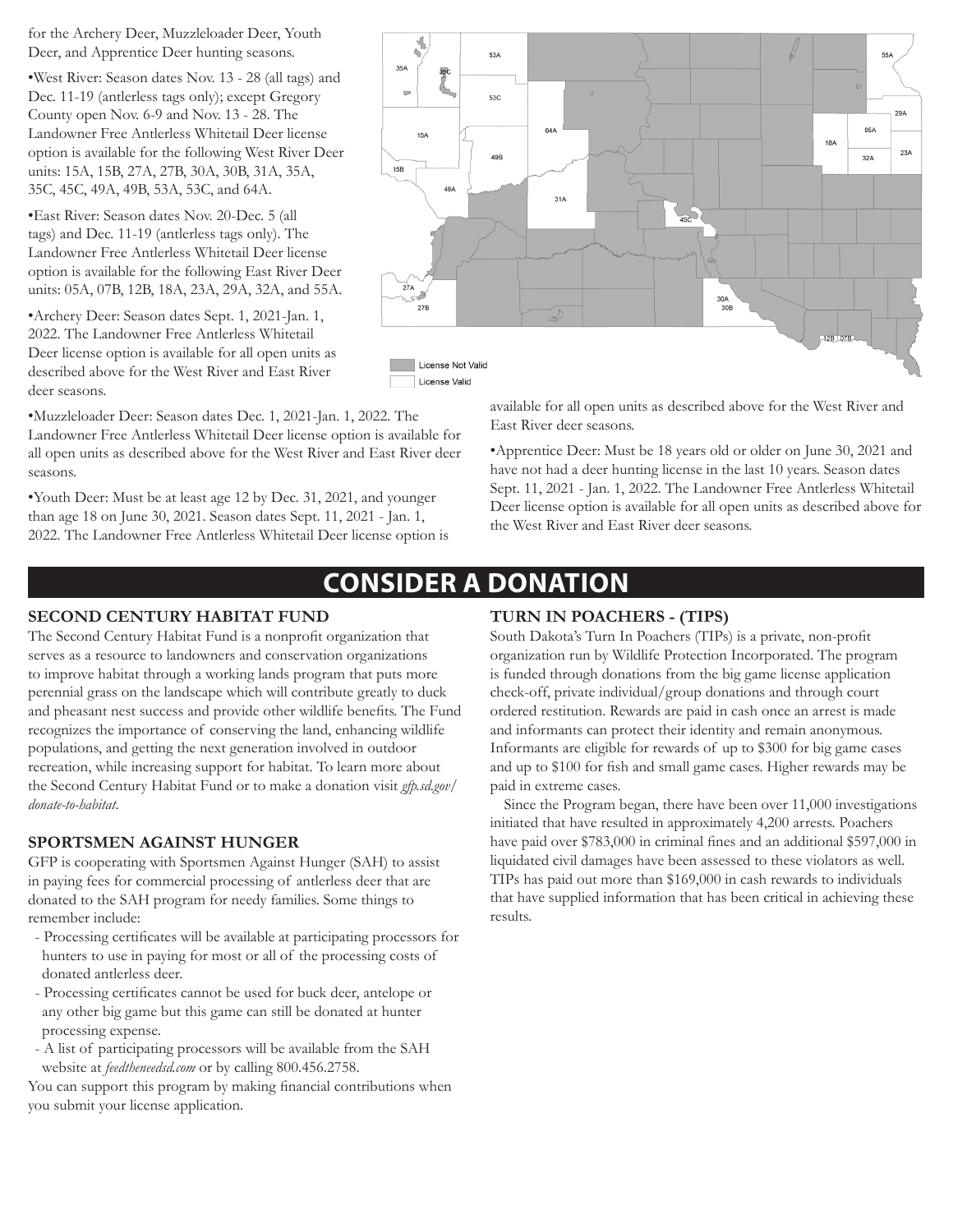**License Office** 20641 SD Hwy 1806 Fort Pierre, SD 57532

**Phone** 605.223.7660 TTY: 605.223.7684

**Office Hours** Monday - Friday 8 a.m. - 5 p.m.

**CONTACT US: FOR MORE INFORMATION:**

Visit our website at: **gfp.sd.gov**

*17,000 copies of this document were printed by Midstates at a rate of \$ 0.12 per application.*

## **APPLICATION INSTRUCTIONS**

- **1. Season/Unit Type Choices:** Fill in your unit-type choice from the choices provided with each season. Additional choices, for those seasons that allow additional choices, are optional. You may apply for multiple seasons with this form. Please remember, if you are applying together in the same envelope with other individuals, all unit choices must be identical or the application will be rejected. You must provide the legal description of the land that qualifies you for this license. By completing the land descriptions, you are declaring that you qualify for landowner/operator license as explained under APPLICATION REQUIREMENTS of this document and are applying for a license using that requirement.
- **2. Residency:** Check the appropriate box to indicate that you qualify and are applying as a resident, or applying as a nonresident.
- **3. Social Security Number:** Last four digits only. This information is required by state law and applications that do not include the SSN will be rejected. See information under "application requirements."
- **4. Date of Birth:** Enter your date of birth, month first, followed by day and year. For example, a birth date of March 8, 1971, would be entered 03-08-1971.
- **5. Driver License or Identification Card Number:** If you possess one, please enter your driver's license number, even if it duplicates your Social Security Number. Residents over age 16 without a driver's license must enter your state-issued and expiration-dated South Dakota ID card number. Include the two-letter abbreviation for the state or province your driver's license was issued from. Youth without a driver's license or ID card number, see instruction No. 7.
- **6. Print Name:** Print your complete name, with FIRST NAME first, followed by middle initial and last name. Leave a space between each.
- **7. HuntSAFE Card Number:** This number must be entered for resident youth ages 12-15. Nonresident youth are required to use their hunter safety card number or the number of a current or previous hunting license issued to them from any state. If the hunter safety course has not been taken at the time of application, but will be completed before the hunt, leave this blank. If drawn, the license will be held until the License Office is notified of the HuntSAFE card number after the course has been successfully completed.
- **8. Mailing Address:** Licenses and refunds will be mailed to the address provided on the application. Those returned as "undeliverable" will be held in the License Office until a correct address is provided.
- **9. Phone Number:** Enter your daytime phone number. This information is kept confidential and is used only for contacting and/or surveying hunters.
- **10. E-mail Address:** This information is optional, but is helpful if there is a need to contact or send updates on information. We request that you fill this out if you have a personal e-mail address.
- **11. Gender:** Check the appropriate box.
- **12. Mailing List Opt-Out:** Applications are considered "public record" and from time to time the South Dakota Game, Fish and Parks Commission receives requests from groups and businesses for these names and addresses. If you wish to keep your name from appearing on these lists, you may check this box. You will still be included in official GFP mailings such as season surveys.
- **13. Suspended Privileges:** Any person who has had hunting, fishing or trapping privileges revoked or suspended in any state or country may not purchase a preference point or license for or exercises that same privilege in South Dakota during the period of the revocation or suspension.
- **14. Donate To Second Century Habitat Fund, TIPs or SAH:** You may make a donation to the Second Century Habitat Fund, Turn In Poachers (TIPs) or Sportsmen Against Hunger (SAH) programs by checking one of the blanks at the bottom of the application and including an amount greater than the license fee in your payment. Any amount over the license fee will be donated to the selected program when one of the boxes is checked. If neither of the boxes is checked, the overpayment will be refunded. Your contributions are tax deductible. See page 4 for program descriptions.
- **15. Sign Application:** This application must be signed to be valid. A parent or guardian must sign the application for youth under age 16. Applications that are not signed will not be processed for a license.

*Review your application form to make certain all required information is completed and accurate. Please mail the one-page application to:*

> South Dakota Game, Fish and Parks License Office 20641 SD Hwy 1806 Ft. Pierre, SD 57532